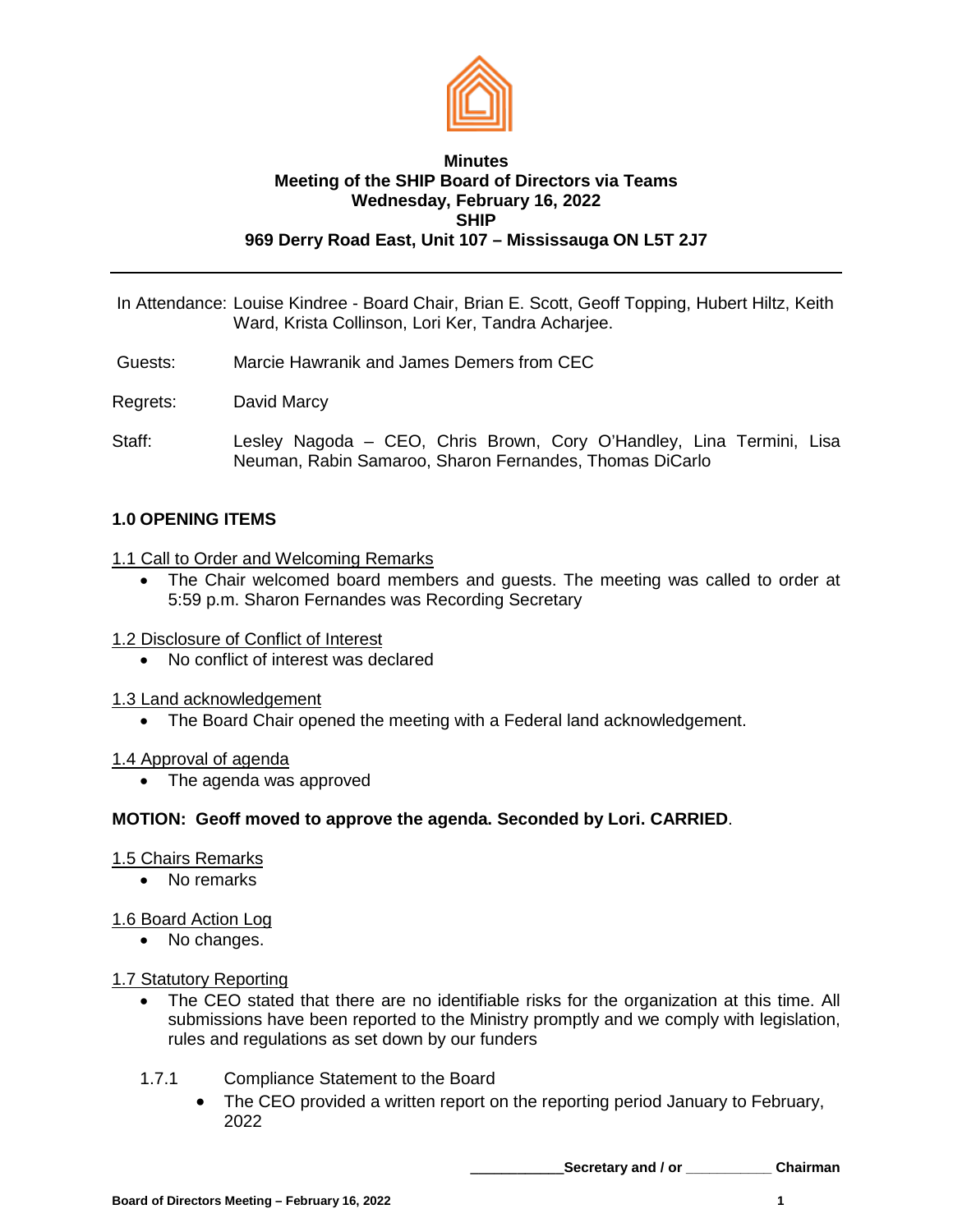# **2.0 EDUCATION**

#### 2.1 CEC Presentation

• Marcie Hawranik and James Demers from CEC presented on a summary of the results from our EDI engagement

# **3.0 CONSENT AGENDA**

## 3.1 Approval of Board Minutes – January 19, 2022

## **MOTION: Geoff moved to approve the Board Minutes – January 19, 2022. Seconded by Tandra CARRIED**

# **4.0 BUSINESS OF THE MEETING**

4.1 Client & Staff Story

• Director of Operations shared a staff experience story from a Management Perspective highlighting the routine day-to-day experiences and quality of leadership of the SPE Program.

### 4.2 CEO Report

The CEO highlighted the following from her report:

- SHIP conducted a staff poll at the end of the CEC EDI presentation which reflected that a majority of the staff have confidence in the EDI framework
- March  $7<sup>th</sup>$  is the first day of bargaining. SHIP has good relations with the Labour Union and CUPE is actively working with its members on the understanding of Bill 124
- Strategic planning is on track and SHIP is closer to pulling all of its goals together. SHIP is also focused on redefining its values and will be going through a Values redefining exercise over the next few weeks.

# 4.3 Finance and Risk Committee

# 4.3.1 Q3 Budget

- The CFO provided a brief update on strategies to reduce surplus
- We have received approval from the MOHTC to utilize the \$1.5 million in full for the Orangeville Motel. This will also help us with the CMHC co-invest.
- Reallocation with Ontario Health; SHIP was approved for \$400,000 to reduce surplus. \$150,000 will be used for renovations to the motel, \$100,000 for new head office renovations, \$100,000 for PPE and \$50,000 for HEPA filters at all of our sites
- We have reduced surplus by \$1.9 million with approvals of reallocations

# 4.3.2 Approval of Finance Committee Terms of Reference

• The CFO presented the Finance Committee Terms of Reference to the Board

# **MOTION: Tandra moved to approve the Finance Committee Terms of Reference as presented at the February 16, 2022 Board Meeting. Seconded by Brian. CARRIED**

- 4.3.3 Banking and Investment RFP update
	- SHIP has submitted an RFP for banking services since we have experienced a lot of issues with Scotia Bank
	- The tender has been submitted to four banks and two credit unions.
	- The question period for the RFP ended February 15<sup>th</sup> and submissions are due on the  $24<sup>th</sup>$ . We anticipate that we will have a new Financial Service provider by March 31 $st$

**\_\_\_\_\_\_\_\_\_\_\_\_Secretary and / or \_\_\_\_\_\_\_\_\_\_\_ Chairman**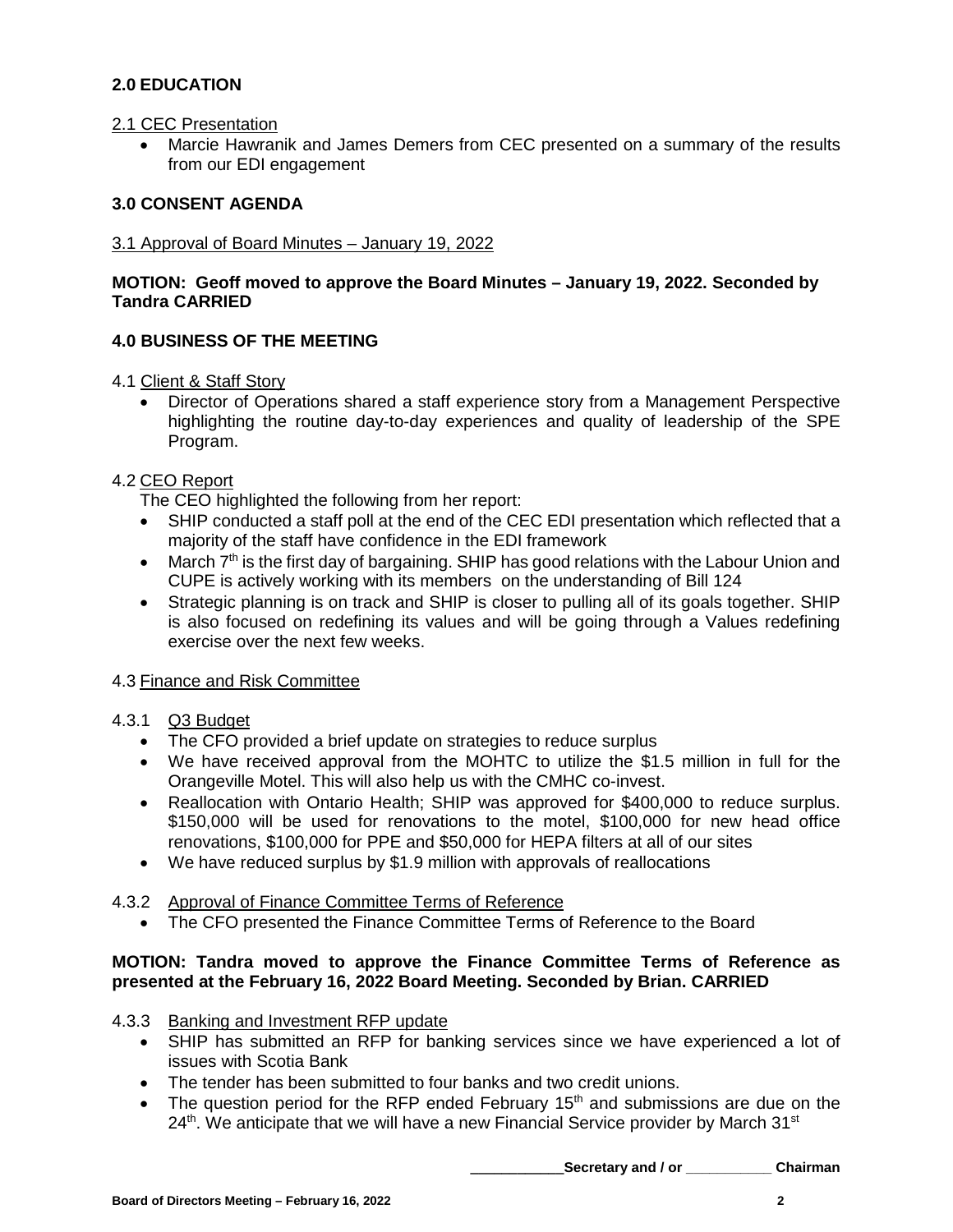4.4 Governance Committee Update

- A one page summary is being created for Board Recruitment
- Mark Blumberg will be attend the next Governance Meeting to discuss ONCA
- We will be adding a EDI commitment statement to our Board Charter
- Keith will be joining the Governance Committee meeting to discuss Choices Governance matters

## 4.5 Quality Committee Update

• A update was provided on the QIP and how it aligns with the strategy for 2022

## **MOTION: Krista moved to approve the Quality Improvement Plan as presented at the February 16, 2022 Board Meeting. Seconded by Lori. CARRIED**

### 4.6 Ontario Health Teams

- 4.6.1 Approval of the Health Transformation Committee Terms of Reference
	- Members of the Heath Transformation are Brian Chair, Lori Vice-Chari, Hubie, Louise, Lesley and Cory
	- The committee will meet 4 times a year. The next meeting is scheduled for April.
	- Priorities for the committee will be established over the next 6 to 12 months

#### **MOTION: Brian moved to approve the Terms of Reference as presented at the February 16, 2022 Board Meeting. Seconded by Tandra. CARRIED**

## 4.6.2 OHT Updates

- A large part of work has been dedicated to developing the Quality Improvement Plan
- The Hills of Headwaters and the Central OHT are doing a lot of collaborative work
- \$750,000 for funding supports will continue into the next fiscal year, however the year after next it will be halved
- Louise will provide an OHT 101 at the next Town Hall

# 4.7 Capital Properties Update

1<sup>st</sup> Street Motel

- SHIP has \$1.65 million to conduct renovations the money must be spent by March 31st.
- We will spending the money to purchase supplies. Insurance is in place and we will be able to start renovations soon
- The SHIP team has moved out of the Motel to an office space close to Hansen Road

#### Shaw Street

- We have secured a contractor that will be renovations at the property. Renovations have to be completed by March 31<sup>st</sup>
- All 4 tenants have agreed to move out of this four plex
- Some neighbours have reached out about concerns and we will be hosting a town hall for them in collaboration with the Region

#### **5.0 OTHER BUSINESS**

• No other business was brought forward